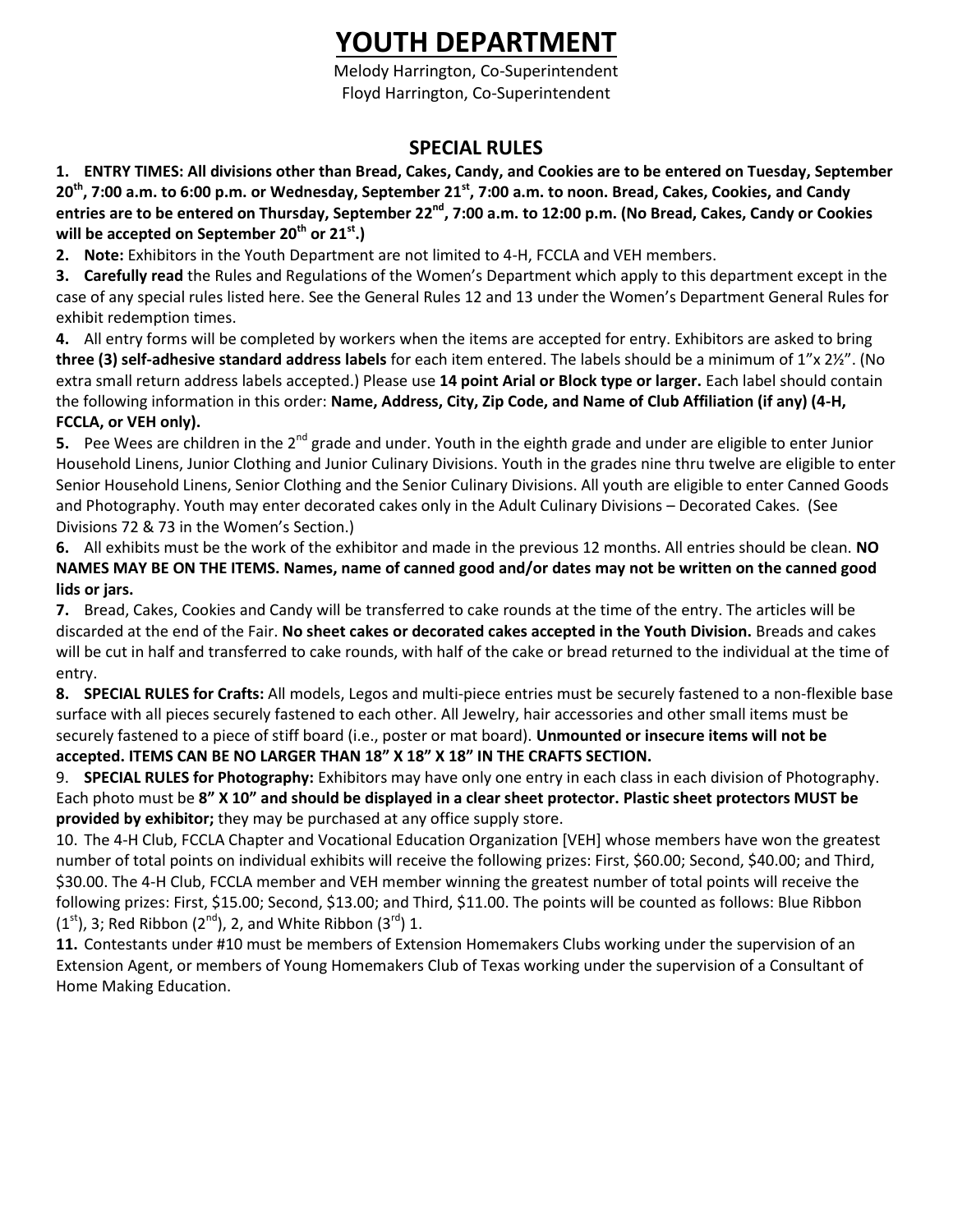# **Total Premiums offered in the Youth Department - \$6,075.00 Premiums Offered in each class in ALL divisions st - \$6.00 2nd - \$5.00 3rd - \$4.00**

## **DIVISION 81 – PEE WEE CRAFTS nd Grade and Under – Exhibits made by the exhibitor in the past 12 months Maximum Size – 18" X 18" X 18"**

## **Class No.**

| 8100 – Art Plaster                                     | 8119 – Painted Item (Not Frame or Matted)                 |
|--------------------------------------------------------|-----------------------------------------------------------|
| 8101 – Ceramics                                        | 8120 - Painting, Framed or Matted                         |
| 8102 – Christmas Decoration                            | 8121 – Paper Craft                                        |
| 8103 – Christmas Ornament                              | 8122 – Plastic Canvas                                     |
| 8104 - Decorated / Embellished Clothing                | 8123 – Pottery                                            |
| 8105 - Doll, Made by Exhibitor                         | 8124 – Purse or Tote                                      |
| 8106 - Dough Art                                       | 8125 - Rug, Hooked, Small                                 |
| 8107 - Drawing, Pen, Pencil, Crayon (Framed or Matted) | 8126 – Scrapbook Page (1 Only)(No Names)                  |
| 8108 – Glassware                                       | 8127 - Seed Craft, Framed or Matted                       |
| 8109 - Hair Accessory-Mounted                          | 8128 – String or Wire Craft (Mounted)                     |
| 8110 - Holiday Decoration (Not Christmas)              | 8129 – Stuffed Toy                                        |
| 8111 - Jewelry-Mounted                                 | 8130 - Textile Painting                                   |
| 8112 - Key Chain                                       | 8131 – Wall Hanging, Ready to Hang (Not Framed or Matted) |
| 8113 – Leather Craft                                   | 8132 - Wind Chime                                         |
| 8114 – Macramé                                         | 8133 – Weaving                                            |
| 8115 – Metal Craft                                     | 8134 – Wood Craft (Max 18" X 18" X 18")                   |
| 8116 - Models-Mounted or in Case                       | 8135 – Wreath                                             |
| 8117 – Mosaics                                         | 8136 - Any Craft Kit Not Listed                           |
| 8118 – Padded Article                                  | 8137 - Any Craft Not Listed                               |

# **DIVISION 82 – JUNIOR CRAFTS**

# **th Grade and Under. Exhibits made by the exhibitor in the past 12 months – Max. Size – 18"X18"X18"**

#### **Class No.**

| 8200 – Art Plaster                                     | 8220 – Painted Pictures (canvas not framed or Matted)     |
|--------------------------------------------------------|-----------------------------------------------------------|
| 8201 – Ceramics                                        | 8221 – Painting, Framed or matted                         |
| 8202 – Christmas Decoration                            | 8222 – Paper Craft                                        |
| 8203 - Christmas Ornament                              | 8223 - Plastic Canvas                                     |
| 8204 – Decorated / Embellished Clothing                | 8224 – Pottery                                            |
| 8205 - Doll, Made by Exhibitor                         | 8225 - Purse or Tote                                      |
| 8206 - Dough Art                                       | 8226 – Rug, Hooked, Small                                 |
| 8207 - Drawing, Pen, Pencil, Crayon (Framed or Matted) | 8227 – Scrapbook page (1 only) (No Names)                 |
| 8208 - Glassware                                       | 8228 – Seed craft, Framed or Matted                       |
| 8209 - Hair Accessory-Mounted                          | 8229 – String or Wire Craft                               |
| 8210 - Holiday Decoration (Not Christmas)              | 8230 – Stuffed Toy                                        |
| 8211 - Jewelry-Mounted                                 | 8231 – Textile Painting                                   |
| 8212 – Key Chain                                       | 8232 – Wall Hanging, Ready to Hang (not framed or Matted) |
| 8213 – Leather Craft                                   | 8233 - Wind chime                                         |
| 8214 – Macramé                                         | 8234 – Weaving                                            |
| 8215 – Metal Craft                                     | 8235 - Wood Craft (Max 18" x 18" x 18")                   |
| 8216 – Models-Mounted or in Case                       | $8236 - W$ reath                                          |
| 8217 – Mosaics                                         | 8237 - Any Craft Kit Not listed                           |
| 8218 – Padded Article                                  | 8238-Any Craft Not Listed                                 |
| 8219 – Painted Item (Not Framed or Matted)             |                                                           |
|                                                        |                                                           |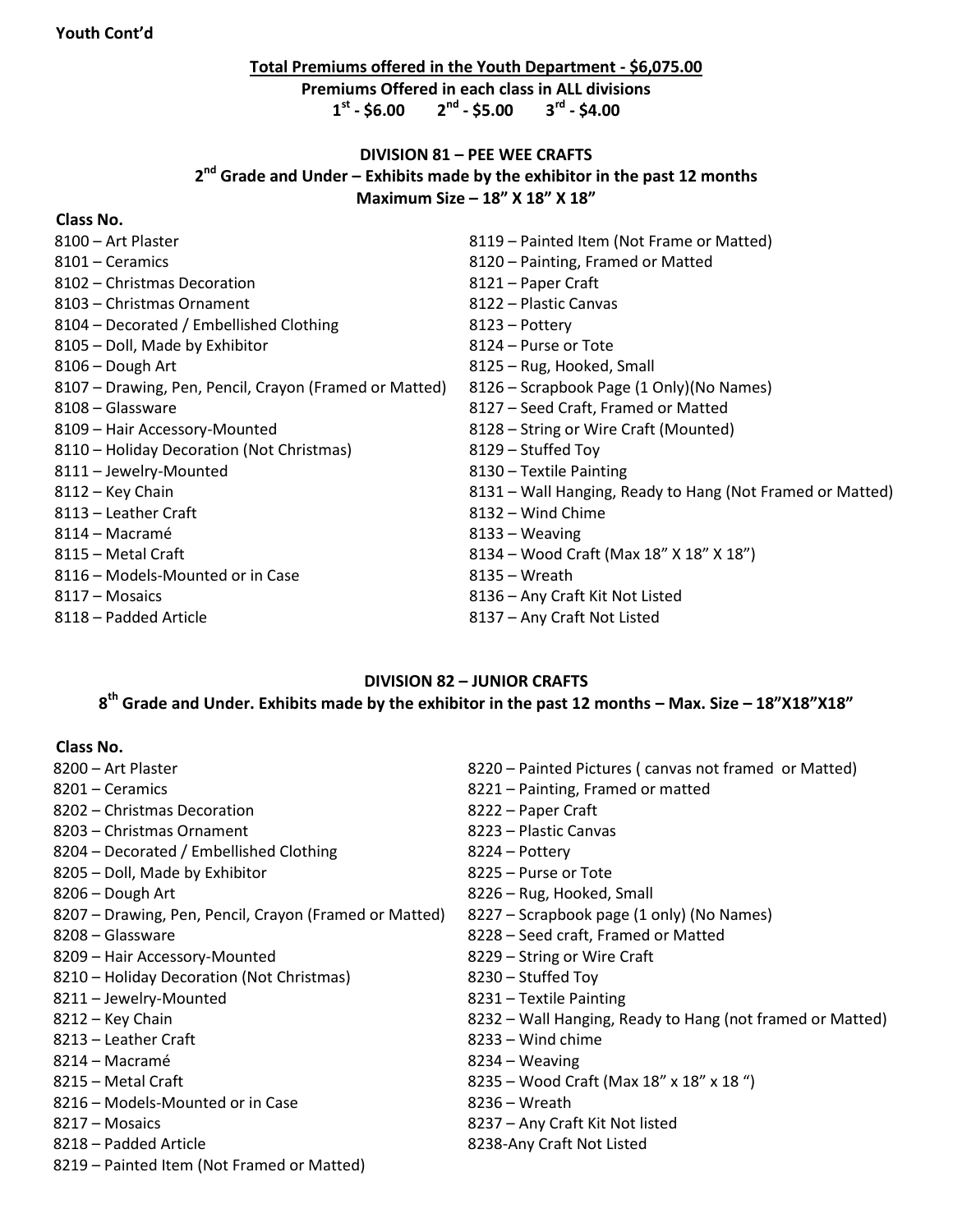# **DIVISION 83 – JUNIOR CLOTHING th Grade and Under – Exhibits SEWN by Exhibitor in the last 12 months**

## **Class No.**

- 8300 Blouse or Shirt **8308 Loungewear or Pajamas** – Costumes 8309 – Pants or Shorts – Doll Clothes 8310 – Play Clothes – Dress 8311 – Recycled Item (Remade) 8304 – Embellished and Sewn 8312 – Skirt 8305 – Ensemble, 2 or 3 pieces 8313 – Vest – Jacket 8314 – Any Other Item Not Listed – Jumper
- -

## **DIVISION 84 – JUNIOR HOUSEHOLD LINENS th Grade and Under – Exhibits made by the Exhibitor in the last 12 months**

## **Class No.**

| $8400 -$ Apron                                          | 8410 - Sewn Item, Not Clothing                  |
|---------------------------------------------------------|-------------------------------------------------|
| 8401 - Crochet/Knitted Article, Small                   | 8411 - Hand Quilted Item                        |
| 8402 - Crochet/Knitted Article (No Larger Than 48"x72") | 8412 - Machine Quilted item                     |
| 8403 - Cross Stitch, Counted                            | 8413 - Pieced Item, Hand Quilted                |
| 8404 - Cross Stitch, Any Other Method                   | 8414 - Pieced Item, Machine Quilted             |
| 8405 - Kitchen Linen, Sewn by Exhibitor                 | 8415 - Quilted Item, Other Technique, i.e. Tied |
| 8406 - Needlepoint                                      | 8416 - Embroidery Item                          |
| 8407 - Throw Pillow, Sewn by Exhibitor                  | 8417 - Embroidery Item, Framed                  |
| 8408 - Pot Holder, Sewn by Exhibitor                    | 8418 - Machine Embroidery Item                  |
| 8409 - Non-Sewn Item, i.e. Fleece Blanket, Tied         | 8419 - Any Item Not Listed                      |

## **DIVISION 85 – SENIOR CRAFTS**

#### **Grades 9 thru 12 – Exhibits made by the exhibitor in the last 12 months – Maximum Size 18" X 18" X 18" Class No.**

- 
- 
- 8502 Christmas Decoration 8502 Paper Craft
- Christmas Ornament 8522 Plastic Canvas
- 8504 Decorated/ Embellished Clothing 8504 Pottery
- Doll, Made by Exhibitor 8524 Purse or Tote
- 
- Drawing, Pen, Pencil, Crayon (Framed or Matted) 8526 Scrapbook Page (1 Only)(No Names)
- 
- 
- Holiday Decoration (Not Christmas) 8529 Stuffed Toy
- Jewelry-Mounted 8530 Textile Painting
- 
- Leather Craft 8532 Wind Chime
- 
- 
- 8516 Models-Mounted or in Case 8535 Wreath
- 
- 
- Art Plaster 8519 Painted Item (Not Framed or Matted) – Ceramics 8520 – Painting, Framed or Matted 8506 – Dough Art **8506 – Rug, Hooked, Small** – Glassware 8527 – Seed Craft, Framed or Matted – Hair Accessory-Mounted 8528 – String or Wire Craft (Mounted) – Key Chain 8531 – Wall Hanging, Ready to Hang (Not Framed or Matted) – Macramé 8533 – Weaving – Metal Craft 8534 – Wood Craft (Max 18" X 18" X 18") – Mosaics 8536 – Any Craft Kit Not Listed – Padded Article 8537 – Any Craft Not Listed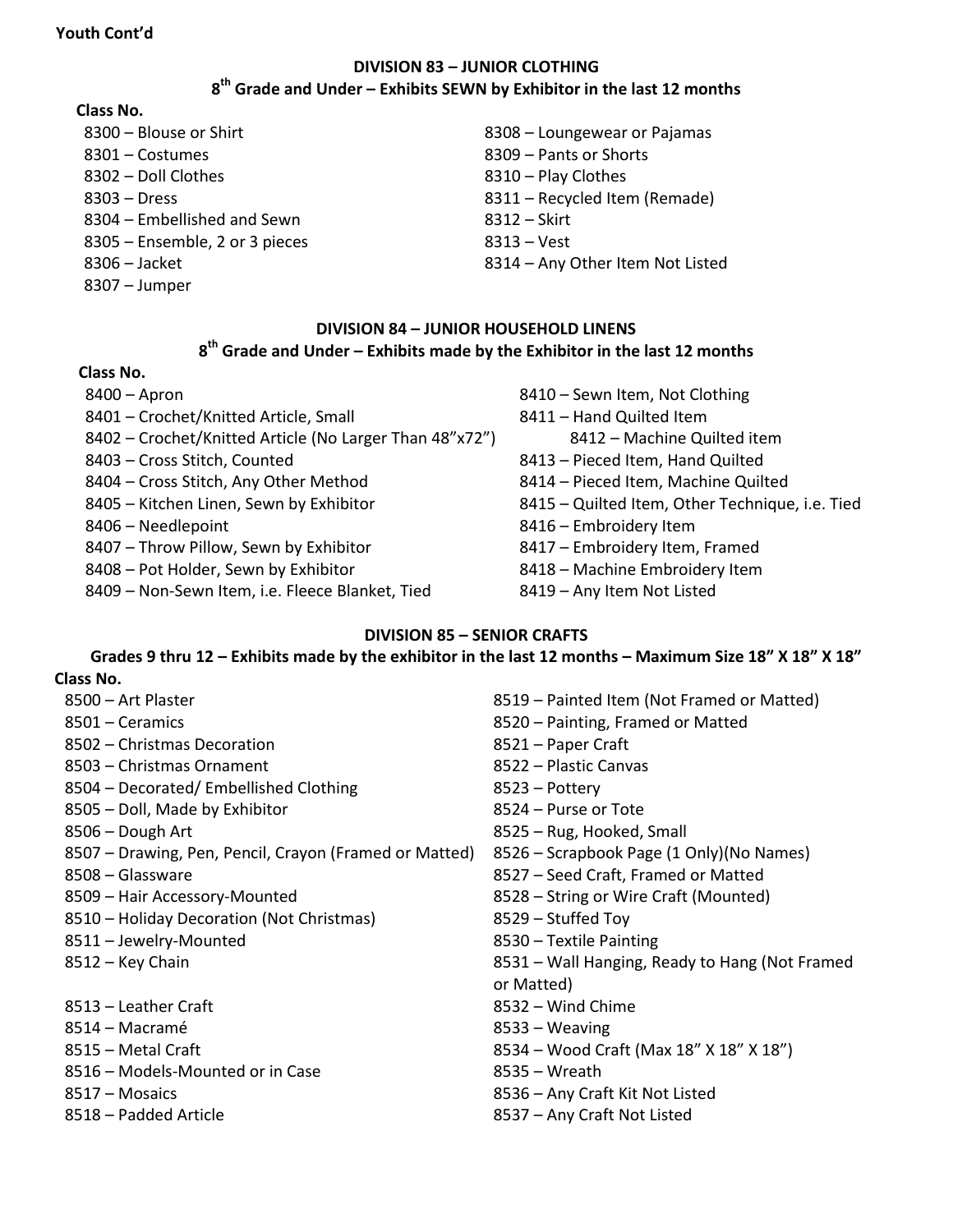## **DIVISION 86 – SENIOR CLOTHING Grades 9 thru 12 – Exhibits SEWN by the Exhibitor in the last 12 months**

#### **Class No.**

- 8601 Costumes 8609 Pants or Shorts 8602 – Doll Clothes 8610 – Play Clothes 8604 – Embellished and Sewn 8612 – Skirt 8605 – Ensemble, 2 or 3 pieces 8613 – Vest
- 
- 
- 8607 Jumper

8600 – Blouse or Shirt **8608** – Loungewear or Pajamas 8603 – Dress 8611 – Recycled Item (Remade)

8606 – Jacket 8614 – Any Other Item Not Listed

## **DIVISION 87 – SENIOR HOUSEHOLD LINENS Grades 9 thru 12 – Exhibits made by the Exhibitor in the last 12 months**

#### **Class No.**

| 8700 - Apron                                              |
|-----------------------------------------------------------|
| 8701 - Crochet/Knitted Article, Small                     |
| 8702 – Crochet/Knitted Article (No Larger Than 48" x 72") |
| 8703 - Cross Stitch, Counted                              |
| 8704 - Cross Stitch, Any Other Method                     |
| 8705 - Kitchen Linen, Sewn by Exhibitor                   |
| 8706 - Needlepoint                                        |
| 8707 - Throw Pillow, Sewn by Exhibitor                    |
| 8708 - Pot Holder, Sewn by Exhibitor                      |
| 8709 – Non-Sewn Item. i.e. Fleece Blanket. Tied           |

8710 – Sewn Item, Not Clothing 8711 – Hand Quilted Item 8712 – Machine Quilted item 8713 – Pieced Item, Hand Quilted 8714 – Pieced Item, Machine Quilted 8715 – Quilted Item, Other Technique, i.e. Tied 8716 – Embroidery Item 8717 – Embroidery Item, Framed 8718 – Machine Embroidery Item 8719 – Any Item Not Listed

## **DIVISION 88 – JUNIOR BREADS**

**8 th Grade and Under – No Mixes Accepted – Whole Breads Will be Entered – No Paper Liners**

#### **Class No.**

| 8800 - Biscuits, Plain (6)     | 8810 - Cornbread, Any Other                |
|--------------------------------|--------------------------------------------|
| 8801 - Bread, Braided, Yeast   | 8811 - Gluten Free, Any (Loaf or 6 Pieces) |
| 8802 - Bread, Banana           | 8812 – Muffins (6)                         |
| 8803 - Bread, Fruit, Any Other | 8813 - Muffins, Fruit or Nut (6)           |
| 8804 – Bread, Nut              | 8814 – Roll, Yeast (6)                     |
| 8805 - Bread, Vegetable        | 8815 - Roll, Any Other (6)                 |
| 8806 - Bread, Yeast, Loaf      | 8816 - Sugar Free, Any (Loaf or 6 Pieces)  |
| 8807 – Coffee Cake, Yeast      | 8817 - Sweet Rolls or Doughnuts, Yeast (6) |
| 8808 - Coffee Cake, Quick      | $8818 - \text{Tortillas}$ (6)              |
| 8809 – Cornbread               | 8819 - Breads, Any Other                   |

#### **DIVISION 89 – JUNIOR CAKES**

## **8 th Grade and Under – No Mixes Accepted – Whole Cakes Will be Entered No Cakes larger than 12" cake round. Layer Cake is two or more layers. No decorated cakes.**

#### **Class No.**

| 8900 - Angel Food, Not Iced              | 8908 – Mix: Add Your Own Ingredients, Tube Pan, Iced or Glazed     |
|------------------------------------------|--------------------------------------------------------------------|
| 8901 - Bundt or Tube, Not Iced or Glazed | 8909 - Mix: Add Your Own Ingredients, Tube Pan, Not Iced or Glazed |
| 8902 - Bundt or Tube, Iced or Glazed     | 8910 - Pound, Iced or Glazed                                       |
| 8903 - Chocolate, Layer, Iced            | 8911 - Pound, Not Iced or Glazed                                   |
| 8904 – Cupcakes, No Liners (6)           | 8912 – Sugar Free, Any                                             |
| 8905 - German Chocolate                  | 8913 - White, Layer, Iced                                          |
| 8906 – Gluten Free, Any                  | 8914 - With Fruit, Not Iced or Glazed                              |
| 8907 - Misc. Layer, Iced                 | 8915 – With Vegetable, Not Iced or Glazed                          |
|                                          | 8916 - Any Other Cake Not Listed                                   |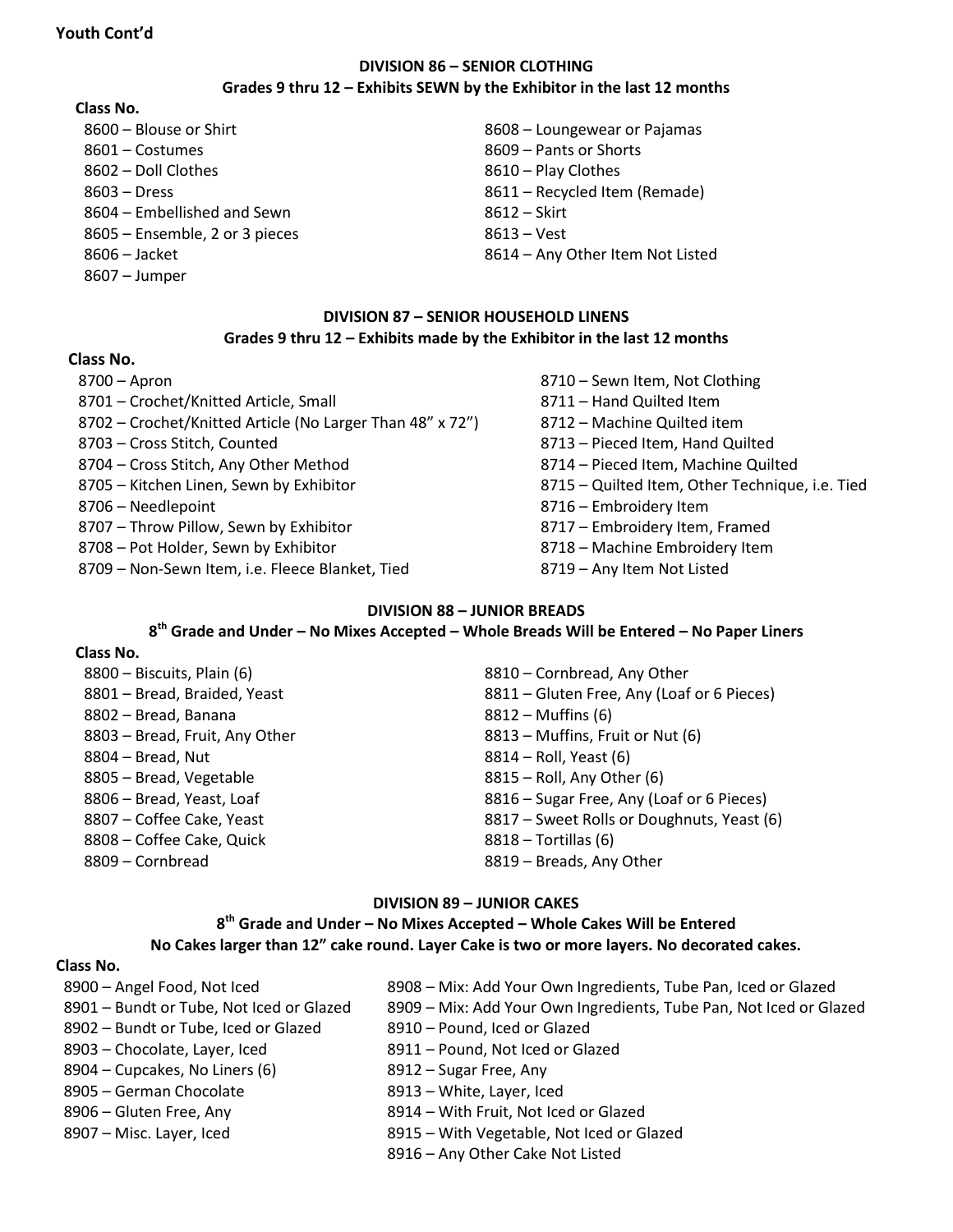## **DIVISION 89A – JUNIOR DECORATED CAKES, COOKIES & OTHER**

**th Grade and Under**

# **Footed cake round and cake dummies are NOT acceptable. Judging for PRESENTATION ONLY.**

Cakes may be made in mold or layer pans. Wedding cakes, sugar art work, decorated cookies, gingerbread houses and chocolate items may be no larger than 14" in diameter. Cakes may be no taller than 24". See special rules #7 for display rounds.

#### **Class No.**

– Birthday Cake - Not Over 10" in dia. Or 9"x13" Sheet

- Special Occasion Cake Not Over 10" in diameter Or 9"x13" Sheet
- Decorated Cookies (6)
- Decorated Cupcakes (6)
- Gingerbread House

## **DIVISION 90 – JUNIOR CANDY th Grade and Under – No Mixes Accepted – 6 Pieces**

## **Class No.**

– Divinity (6) 9006 – Microwave (6) – Dipped (6) 9007 – Peanut Brittle (6) – Fudge, Marshmallow (6) 9008 – Peanut Patties (6) – Fudge, Peanut Butter (6) 9009 – Sugar Free, Any – Fudge, Any Other (6)

– Fudge, Standard (6) 9010 – Any Other Candy Not Listed (6)

# **DIVISION 91 – JUNIOR COOKIES th Grade and Under – No Mixes Accepted – 6 Cookies**

## **Class No.**

– Bar (6) 9108 – Oatmeal (6) – Brownies, Iced (6) 9109 – Peanut Butter (6) – Brownies (6) 9110 – Refrigerator (6) – Brownies, Any Other (6) 9111 – Snickerdoodles (6) – Cereal, Not Baked (6) 9112 – Sugar (6) – Chocolate Chip (6) 9113 – Sugar Free (6) – Drop (6) 9114 – Thumbprint (6) – Gluten Free, Any (6) 9115 – Any Other, Not Baked

– Any Cookie Not Listed (6)

## **DIVISION 92 – SENIOR BREADS**

## **Grades 9 thru 12 – No Mixes Accepted – Whole Breads will be entered – No Paper Liners**

#### **Class No.**

– Bread, Banana 9212 – Muffins (6) – Bread, Fruit, Any Other 9213 – Muffins, Fruit or Nut (6) – Bread, Nut 9214 – Roll, Yeast (6) – Bread, Vegetable 9215 – Roll, Any Other (6) – Coffee Cake, Quick 9218 – Tortillas (6)

– Biscuits, Plain (6) 9210 – Cornbread, Any Other (6) – Bread, Braided, Yeast 9211 – Gluten Free, Any (Loaf or 6 Pieces) – Bread, Yeast, Loaf 9216 – Sugar Free, Any (Loaf or 6 Pieces) 9207 – Coffee Cake, Yeast 2017 – Sweet Rolls or Doughnuts, Yeast (6) – Cornbread (6) 9219 – Breads, Any Other (Loaf or 6 Pieces)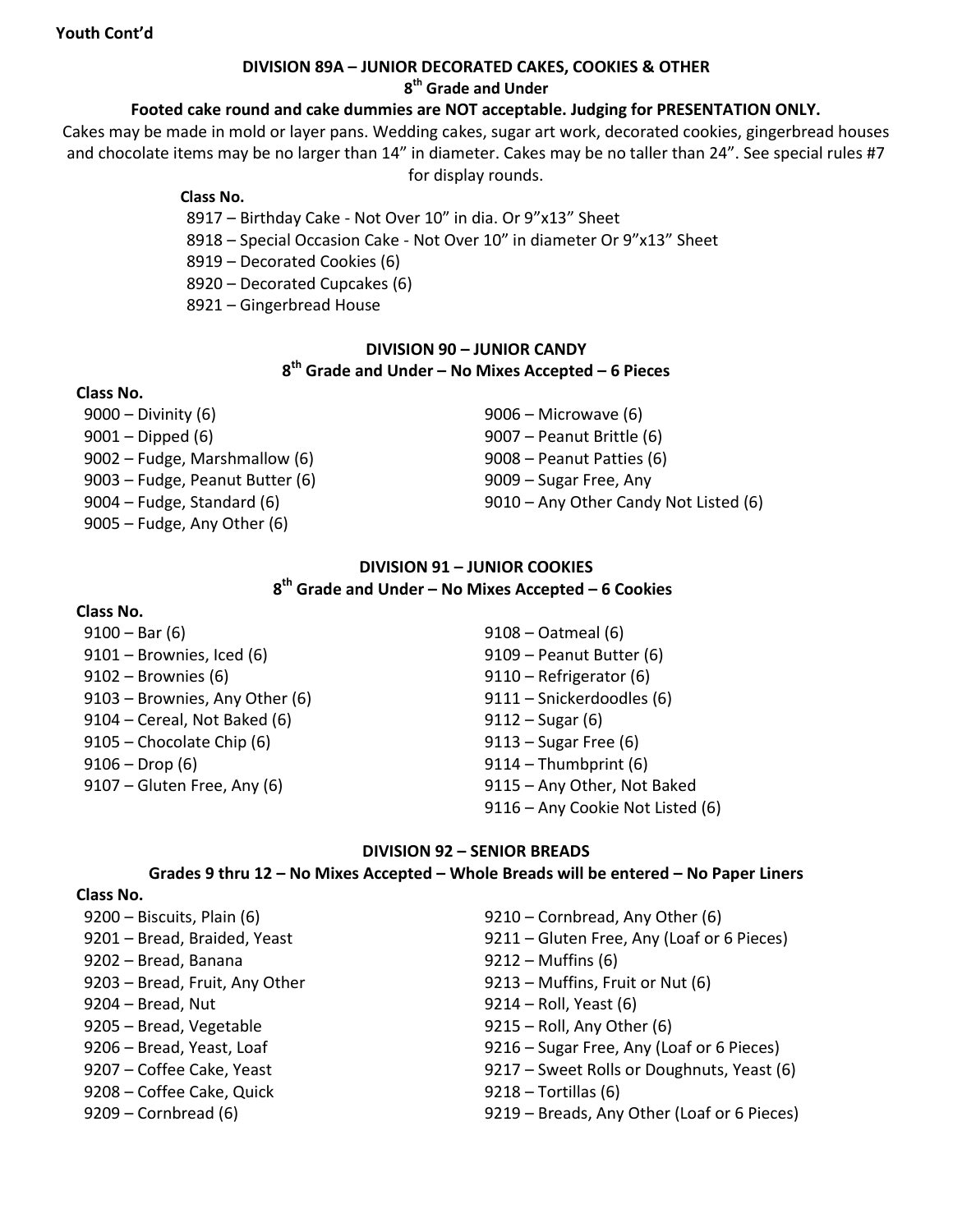#### **DIVISION 93 – SENIOR CAKES**

#### **Grades 9 thru 12 - No Mixes Accepted – Whole Cakes will be Entered.**

#### **No Cakes Larger than 12" cake round. Layer Cake is two or more layers. No Decorated Cakes.**

#### **Class No.**

| 9300 - Angel Food, Not Iced              | 9308 - Mix: Add Your Own Ingredients, Tube Pan, Iced or Glazed     |
|------------------------------------------|--------------------------------------------------------------------|
| 9301 - Bundt or Tube, Not Iced or Glazed | 9309 - Mix: Add Your Own Ingredients, Tube Pan, Not Iced or Glazed |
| 9302 - Bundt or Tube, Iced or Glazed     | 9310 - Pound, Iced or Glazed                                       |
| 9303 - Chocolate, Layer, Iced            | 9311 - Pound, Not Iced or Glazed                                   |
| 9304 – Cupcakes, No Liners (6)           | 9312 - Sugar Free, Any                                             |
| 9305 - German Chocolate                  | 9313 - White, Layer, Iced                                          |
| 9306 – Gluten Free, Any                  | 9314 - With Fruit, Not Iced or Glazed                              |
| 9307 - Misc. Layer, Iced                 | 9315 - With Vegetable, Not Iced or Glazed                          |
|                                          | 9316 - Any Other Cake Not Listed                                   |

## **DIVISION 93A – SENIOR DECORATED CAKES, COOKIES & OTHER Grades 9 thru 12**

#### **Footed cake round and cake dummies are NOT acceptable. Judging for PRESENTATION ONLY.**

Cakes may be made in mold or layer pans. Wedding cakes, sugar art work, decorated cookies, gingerbread houses and chocolate items may be no larger than 14" in diameter. Cakes may be no taller than 24". See special rules #7 for display rounds.

#### **Class No.**

– Birthday Cake - Not Over 10" in diameter Or 9"x13" Sheet

– Special Occasion Cake - Not Over 10" in diameter Or 9"x13" Sheet

- Decorated Cookies (6)
- Decorated Cupcakes (6)
- Gingerbread House

#### **DIVISION 94 – SENIOR CANDY Grades 9 thru 12 – No Mixes Accepted – 6 Pieces**

#### **Class No.**

– Divinity (6) 9406 – Microwave (6) – Dipped (6) 9407 – Peanut Brittle (6) – Fudge, Marshmallow (6) 9408 – Peanut Patties (6) – Fudge, Peanut Butter (6) 9409 – Sugar Free, Any – Fudge, Any Other (6)

– Fudge, Standard (6) 9410 – Any Other Candy Not Listed (6)

#### **DIVISION 95 – SENIOR COOKIES Grades 9 thru 12 – No Mixes Accepted – 6 Cookies**

#### **Class No.**

| $9500 - Bar(6)$                | 9508 – Oatmeal (6)               |
|--------------------------------|----------------------------------|
| 9501 - Brownies, Iced (6)      | 9509 - Peanut Butter (6)         |
| $9502 -$ Brownies (6)          | 9510 - Refrigerator (6)          |
| 9503 - Brownies, Any Other (6) | 9511 - Snickerdoodles (6)        |
| 9504 – Cereal, Not Baked (6)   | $9512 - Sugar(6)$                |
| 9505 – Chocolate Chip (6)      | 9513 – Sugar Free, Any (6)       |
| $9506 - Drop(6)$               | $9514 - Thumbprint(6)$           |
| 9507 – Gluten Free (6)         | 9515 - Any Other, Not Baked (6)  |
|                                | 9516 - Any Cookie Not Listed (6) |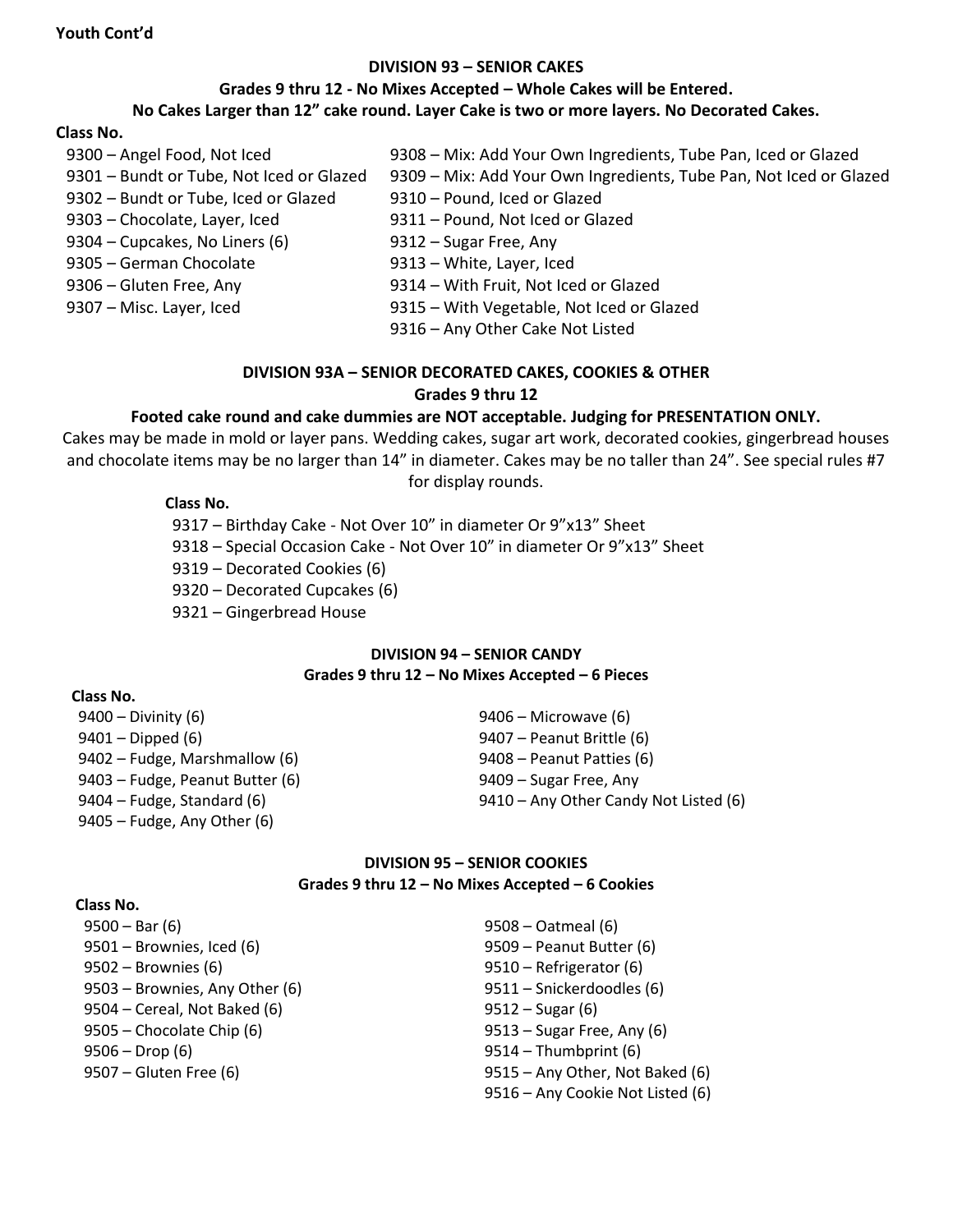## **All canned products must be exhibited in standard quart or pint canning jars. All jars must be sealed and have rings. NO LABELS on jars. DIVISION 96 – CANNED FRUITS**

#### **Class No.**

– Apples 9604 – Peaches – Apricots 9605 – Pears – Cherries 9606 – Plums

– Grape Juice 9607 – Any Other Fruit Not Listed

#### **DIVISION 97 – CANNED VEGETABLES**

#### **Class No.**

 **Class No.** 

9700 – Beans, String, Mature 19700 – Potatoes – Beans, Shelled 9708 – Soup Mixture – Beets 9709 – Squash – Carrots 9710 – Sweet Potatoes – Corn 9711 – Tomatoes – Peas, Blackeyed 9712 – Tomato Juice – Peas, Cream 9713 – Any Other Vegetable Not Listed

#### **DIVISION 98 – PICKLES**

| 9800 – Barbecue Sauce           | 9810 - Mixed Vegetables                |
|---------------------------------|----------------------------------------|
| $9801 - Beets$                  | 9811 - Okra                            |
| 9802 – Bread and Butter         | 9812 – Peaches                         |
| $9803$ – Chow Chow              | 9813 – Peppers                         |
| 9804 – Corn Relish              | 9814 – Pepper Relish                   |
| 9805 - Cucumber, Dill           | 9815 - Red Cinnamon                    |
| 9806 – Cucumber, Sour           | 9816 – Salsa                           |
| 9807 - Cucumber, Sweet          | 9817 – Squash Relish                   |
| 9808 - Fruit Salsa              | 9818 - Any Pickle or Relish Not Listed |
| 9809 - Hot Sauce, Picante Sauce |                                        |
|                                 |                                        |

## **DIVISION 99 – JAM, JELLY AND PRESERVES Pints or Half-Pints Accepted**

#### **Class No.**

– Apple Butter 9915 – Jelly, Jalapeno – Jam, Apricot 9916 – Jelly, Peach – Jam, Berry 9917 – Jelly, Plum – Jam, Cherry 9918 – Jelly, Any Other – Jam, Grape 9919 – Marmalade – Jam, Peach 9920 – Preserves, Apricot – Jam, Pear 9921 – Preserves, Berry – Jam, Plum 9922 – Preserves, Cherry – Jam, Strawberry 9923 – Preserves, Peach – Jam, Any Other 9924 – Preserves, Pear – Jelly, Apple 9925 – Preserves, Plum – Jelly, Berry 9926 – Preserves, Strawberry 9912 – Jelly, Bottled Juice, Any Kind 9927 – Preserves, Any Other – Jelly, Cherry 9928 – Sugar Free, Any – Jelly, Grape